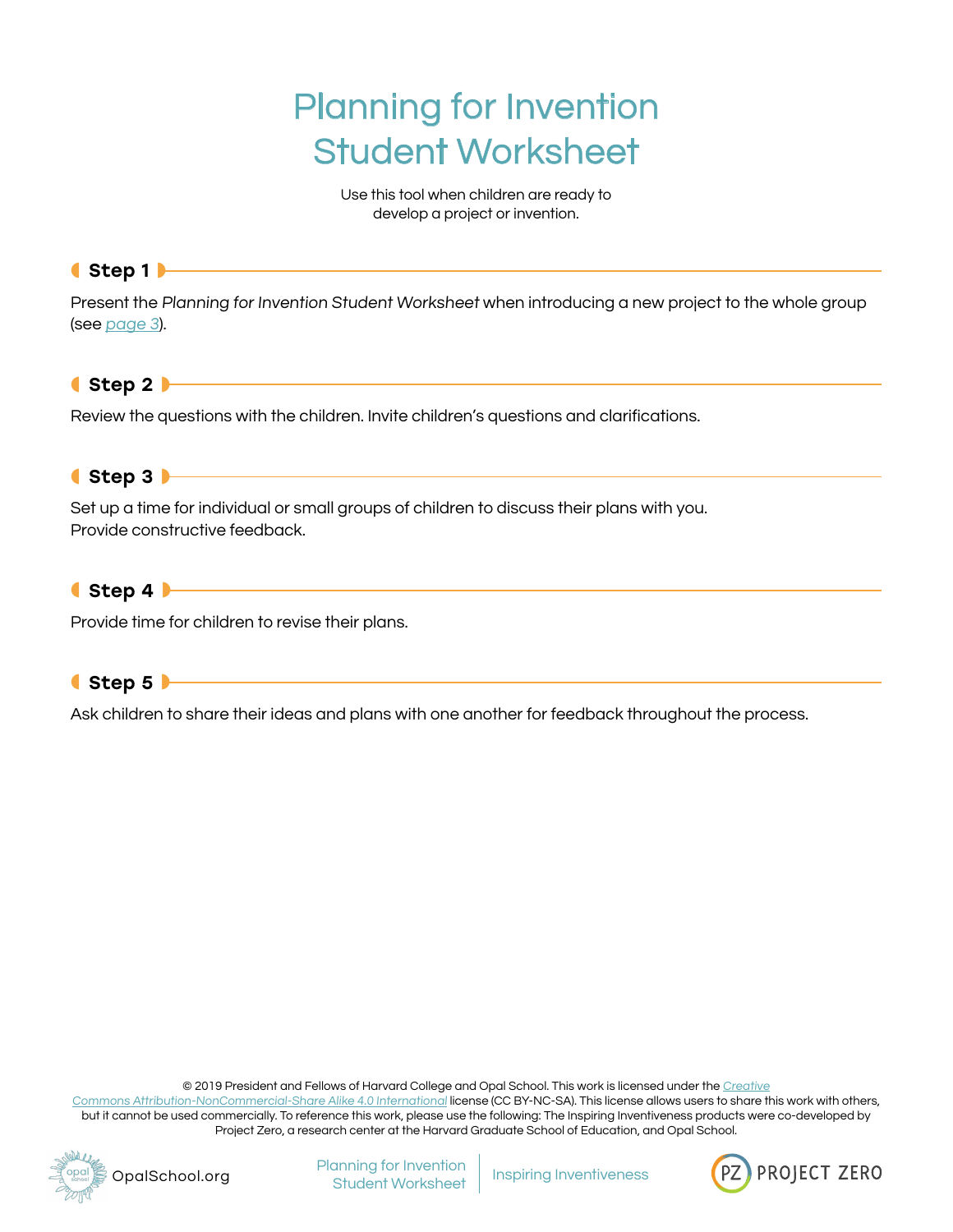# Children benefit from tools to support their planning and organization of big ideas.

Young children are capable of identifying problems in their personal lives, their communities, their classrooms, and the wider world. They have opinions and concerns about these problems and deserve the opportunity to work on solutions. Adults can help children take action based on their ideas by asking questions that support the development of children's plans and by offering them tools to help organize their thinking.



# Suggested Time Frame

Responding to the questions on the worksheet will likely take several class sessions or workshops. Ask children to revise their responses after conferencing.

#### When and How

Use this tool when children are ready to take on — and you are ready to support — independent project work.

## Tips and Variations

- Review and discuss the worksheet as a whole group the first time you use it, especially when working with younger children.
- Invite small groups to collaborate on one worksheet.
- Invite older children to use the Internet to search for similar work being carried out by others.
- Encourage children to contact groups with similar ideas or missions in order to ask questions, seek advice, or consider joining forces. For example, if children want to work on a project to help refugees, an online search will turn up a variety of organizations already working on this issue. Children may want to organize in support of those organizations, or use them as resources for developing their own plans.
- Feel free to revise the worksheet to include questions that are particularly relevant for your context.
- If children are feeling stuck or uninspired, invite them to contribute to another child's or group's project. The project should be one children are genuinely interested in, and the child(ren) leading the project should genuinely want help.

For video examples and reflections on practices that inspire inventiveness, become an Opal School Online Sustaining Member at [learning.opalschool.org.](http://learning.opalschool.org)



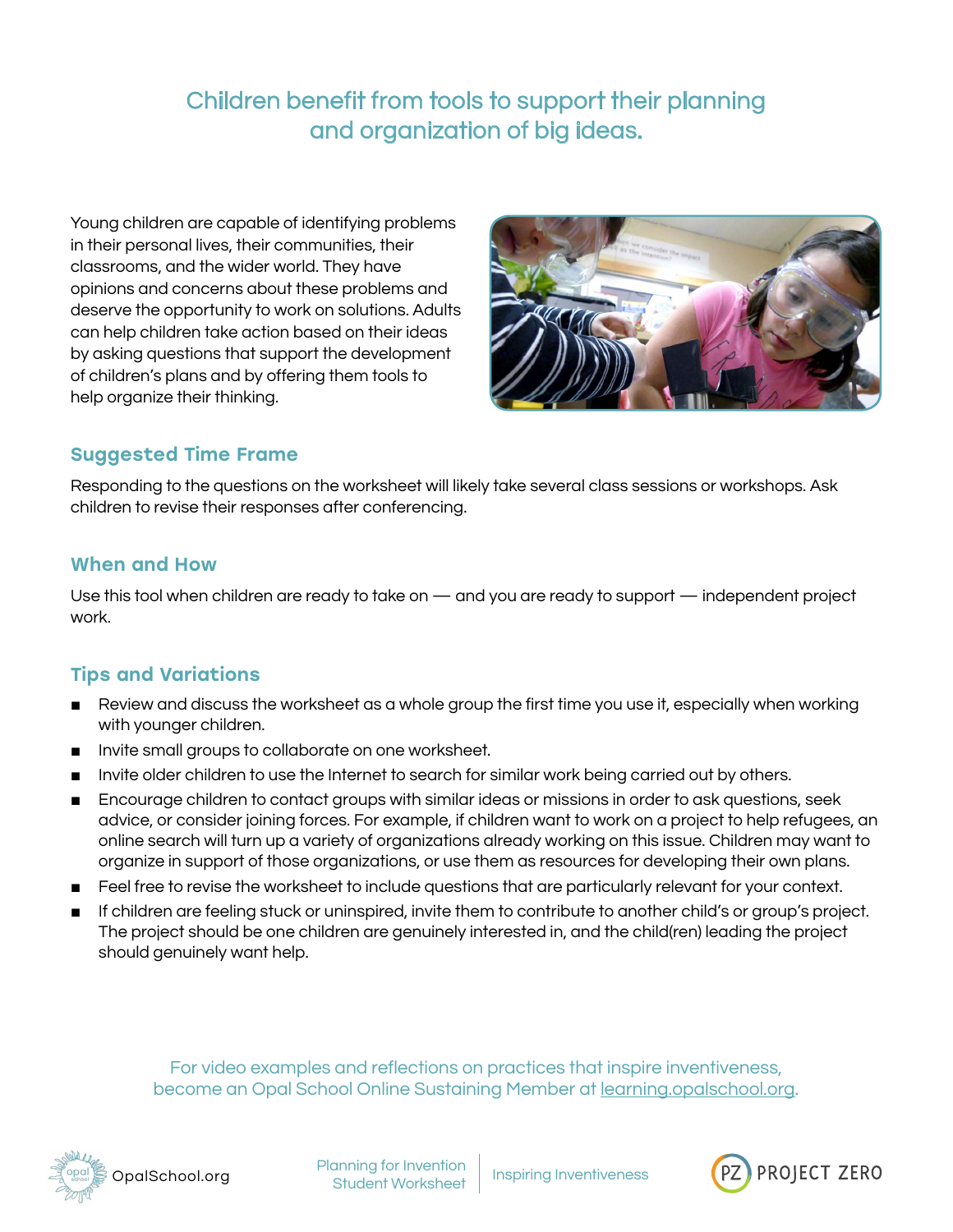<span id="page-2-0"></span>

| Name: _____________________ | Date: the contract of the contract of the contract of the contract of the contract of the contract of the contract of the contract of the contract of the contract of the contract of the contract of the contract of the cont |
|-----------------------------|--------------------------------------------------------------------------------------------------------------------------------------------------------------------------------------------------------------------------------|
|                             | The problem in the ____________ (world, classroom, community)                                                                                                                                                                  |
|                             | The __________(world, classroom, community)                                                                                                                                                                                    |
|                             | needs my idea because _____________________.                                                                                                                                                                                   |
|                             | ───────── <mark>●</mark> Whom are you trying to help? ▶───────                                                                                                                                                                 |
|                             |                                                                                                                                                                                                                                |
|                             |                                                                                                                                                                                                                                |
|                             |                                                                                                                                                                                                                                |
|                             | How do you know your idea is wanted or needed by those you are trying to help?                                                                                                                                                 |
|                             |                                                                                                                                                                                                                                |
|                             | Who else in the world is thinking about this problem or has tried<br>something like this already?                                                                                                                              |
|                             |                                                                                                                                                                                                                                |
|                             | What makes your project unique?                                                                                                                                                                                                |
|                             |                                                                                                                                                                                                                                |
|                             |                                                                                                                                                                                                                                |